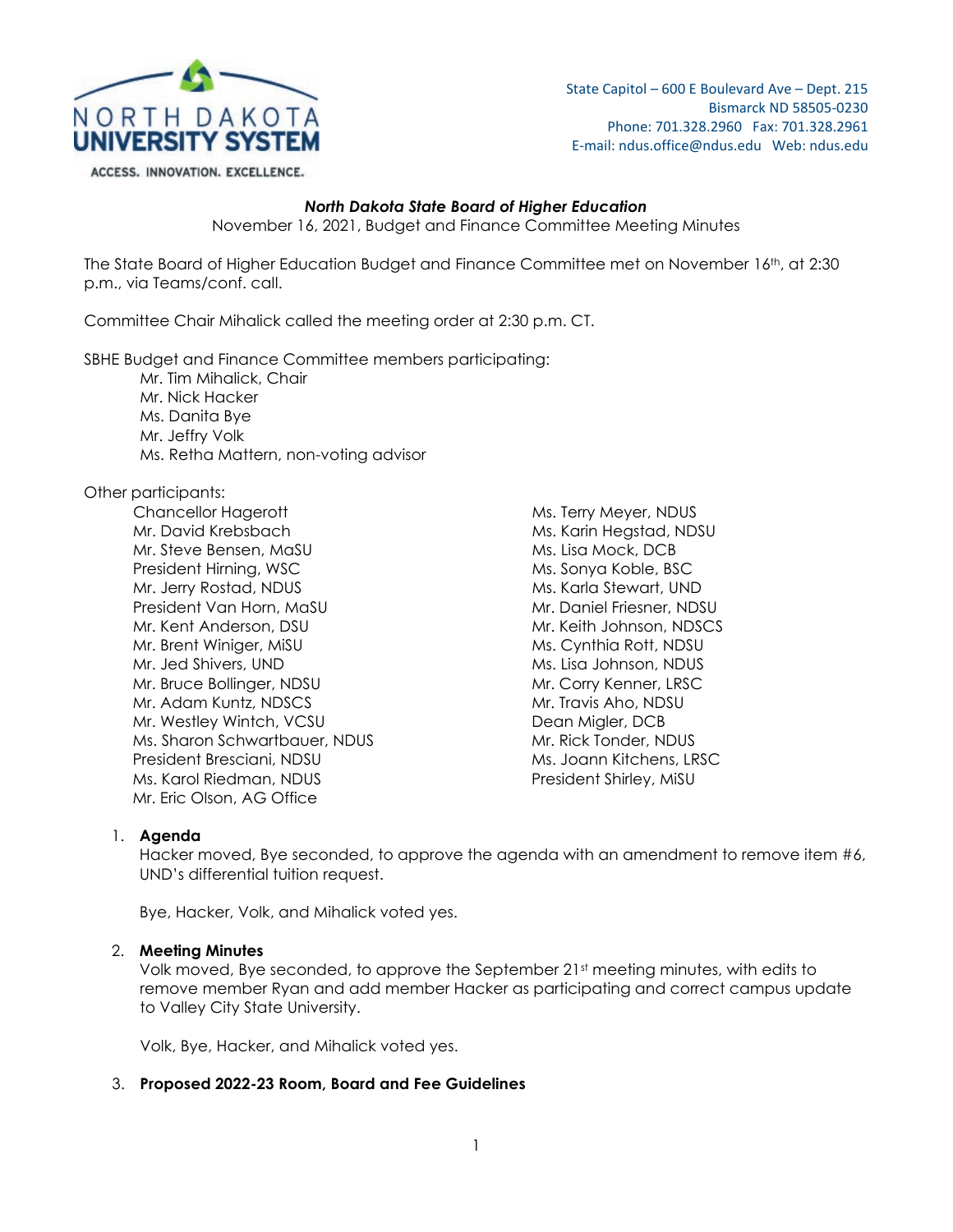Mr. David Krebsbach reviewed the [proposed 2022-23 room, board and fee guidelines](https://ndusbpos.sharepoint.com/:b:/s/NDUSSBHE/EbHZFp01Sn5Ojm_ibc2an_MBwT_ZLbACoCZY_vS39uwU7A?e=Vr44GA) and explained that the SBHE set the guidelines, the campuses work within the guidelines to set the rates in the early months of 2022 for further consideration by the Board. Campuses may propose increases in specific fees, but still require Board approval. He stated that today's proposal is only to set the guidelines that campuses stay within and that the proposed rates (dollars) will come before the committee at a future meeting. The committee discussed inflation and remaining competitive when campuses review their board and fee structures.

Hacker moved, Bye seconded, to recommend approval of the 2022-23 room, board, and fee guidelines, as presented.

Bye, Hacker, Volk, and Mihalick voted yes.

### 4. **Capital Building Fund SB2033**

Mr. David Krebsbach explained that the past 2019 legislative assembly created the [capital](https://ndusbpos.sharepoint.com/:b:/s/NDUSSBHE/EQul3g9mEghNmqLMKfA0bqIBcLBgzUR5g-6SHgCP04NRIA?e=H0GkWw)  [building funds](https://ndusbpos.sharepoint.com/:b:/s/NDUSSBHE/EQul3g9mEghNmqLMKfA0bqIBcLBgzUR5g-6SHgCP04NRIA?e=H0GkWw) and designated how the funds could be used. The 2021 legislative assembly expanded the program to extend to future years allowing institutions access to the capital building funds with a continuing appropriation and providing the SBHE the authority to invest the unspent funds at the end of each biennium with the state investment board.

The committee requested a minor language change; the word "client" to be replaced by "Board".

Volk moved, Hacker seconded, to recommend approval of the Capital Building Fund SB 2033, with minor change to the language.

Volk, Hacker, Bye, and Mihalick voted yes.

### 5. **Policy HR7**

Mr. David Krebsbach reviewed minor amendments that clarifies language in [Policy HR7.](https://ndusbpos.sharepoint.com/:b:/s/NDUSSBHE/EXpv4WHoVB9Jtn0l_eivIzcBN6YFcLnxoy3QTmomtxOq3w?e=hv4Ka3)

Bye moved, Hacker seconded, to recommend approval of first reading of Policy HR7.

Bye, Hacker, Volk, and Mihalick voted yes.

#### 6. UND Differential Tuition removed from agenda.

### 7. **Differential Tuition**

Mr. David Krebsbach explained when the tuition model was implemented a few years ago under the State Board of Higher Education guidance, campuses were asked to remove and/or eliminate program fees and integrate those program fees into differential tuition. At that time, campuses were also asked to look at the categories in conjunction with one another to ensure they had similar categories that would have a [differential tuition rate.](https://ndusbpos.sharepoint.com/:b:/s/NDUSSBHE/ETCb3FV8arRAuZJgIluJf5kB4ajzFl1G9r0RMry8FpUUXw?e=i2IuuJ)

Administration from UND and NDSU explained that there are minor differences, such as the pharmacy and medical school programs. A higher tuition rate is charged when a student is accepted/admitted into specific programs; there are circumstances where a student starts out at a base rate and moves into a program that triggers the differential tuition rate. Specific departments work with each of those students to notify them in various ways regarding their tuition rate and/or change.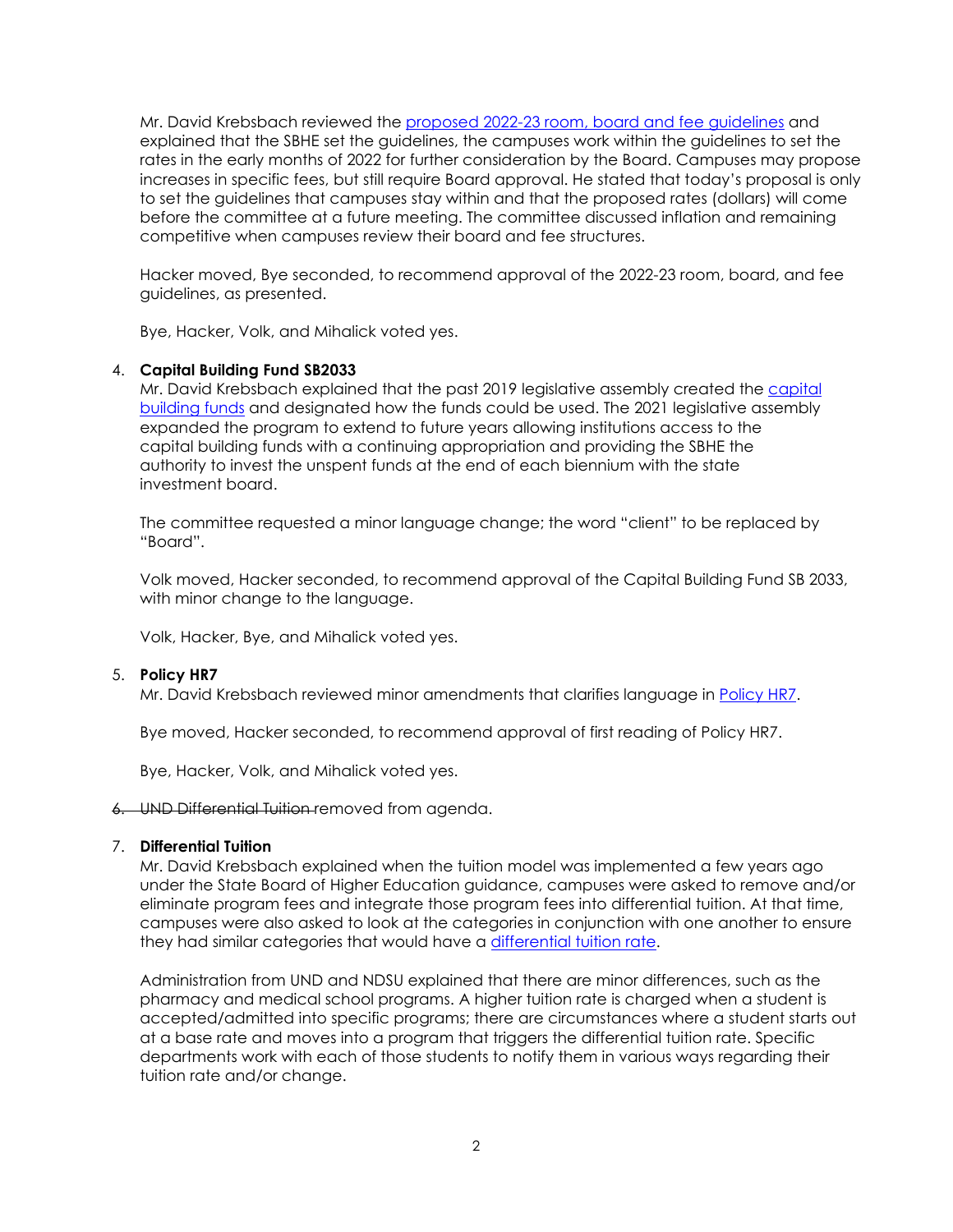They also explained that both NDSU and UND have tuition models that have caps, so students aren't charged a per credit fee. Tuition is based off enrollment in a program by semester. Tuition rates are posted on campus websites, notifications are sent out to both students and their authorized user (such as parents), discussed during orientation, accessible in student's campus connection, and statements sent out.

Committee members expressed concerns that in some circumstances, it is not made clear to students when a differential tuition is being applied and to which specific program(s). The different variables specific to programs should be clearly communicated. There are students that take several college credits in high school and committee members asked for clarification on when a student is considered a sophomore and when a higher tuition is charged that is not based on admission into a program or declaration of a major. The committee also inquired if a student originally enters pre major courses and then begins the major, when does the tuition increase apply and how clearly the increase is communicated. Campus reps agreed and noted they are working within the departments, including supplying that information during student orientation, keeping advisors up to date on processes and procedures, and sending multiple notification to students. Campus reps noted they continually focus on improving their process and communication to students when the student's tuition changes due to a change in their education path. They also noted students receive emails, letters, and notifications sent through campus connection and students are allowed to have authorized users, such as their parents to view tuition charges.

# 8. **Presidential Market Compensation Information**

Chair Mihalick noted the [presidential market compensation](https://ndusbpos.sharepoint.com/:w:/s/NDUSSBHE/ETKmw6wmW7ZKp3EIfaLHki8BWlM0td-9DlDMdN_tN6fMGQ?e=u9VbmP) information was at the request of the committee. Mr. Krebsbach reviewed the attached information. The committee discussed several different factors and options to consider, including, but not limited to:

- Market surveys
- Various resources that provide presidential market information
- Market strategies
- Comparable data/institutions, including responsibilities, not solely size/headcount
- Timing of presidential compensation review
- Previous Budget cuts and legislative mandates for caps
- Current rising inflation rates
- Carnegie classification (if applicable)
- Comprehensive salary evaluation service(s) via 3rd party
- Establishing benchmark(s), utilizing more than one data set
- The use of percentages in relation to the median
- Remaining consistent from year to year, referencing CUPA data
- Contracting with a third party for a comprehensive study of presidential salaries
- Median salary ranges and percentages, without using any variables
- Legislative directives for salary caps
- Other means of compensation rather than just salary

After an in-depth discussion, the committee members concluded they don't have enough information to make a well-informed recommendation to the full Board. They expressed concerns of timing due to having two presidential searches currently in the process at NDSU and NDSCS. They also discussed the other presidential contracts coming forward for consideration in June of 2022 and if those contracts/compensation packages should be included in the initial compensation study/review or as a follow-up. They noted that there are multiple options available without hiring a 3<sup>rd</sup> party vendor; they have resources to pull the necessary data from, such as, but not limited to:

• Chronicle of Higher Education has the research institutions data